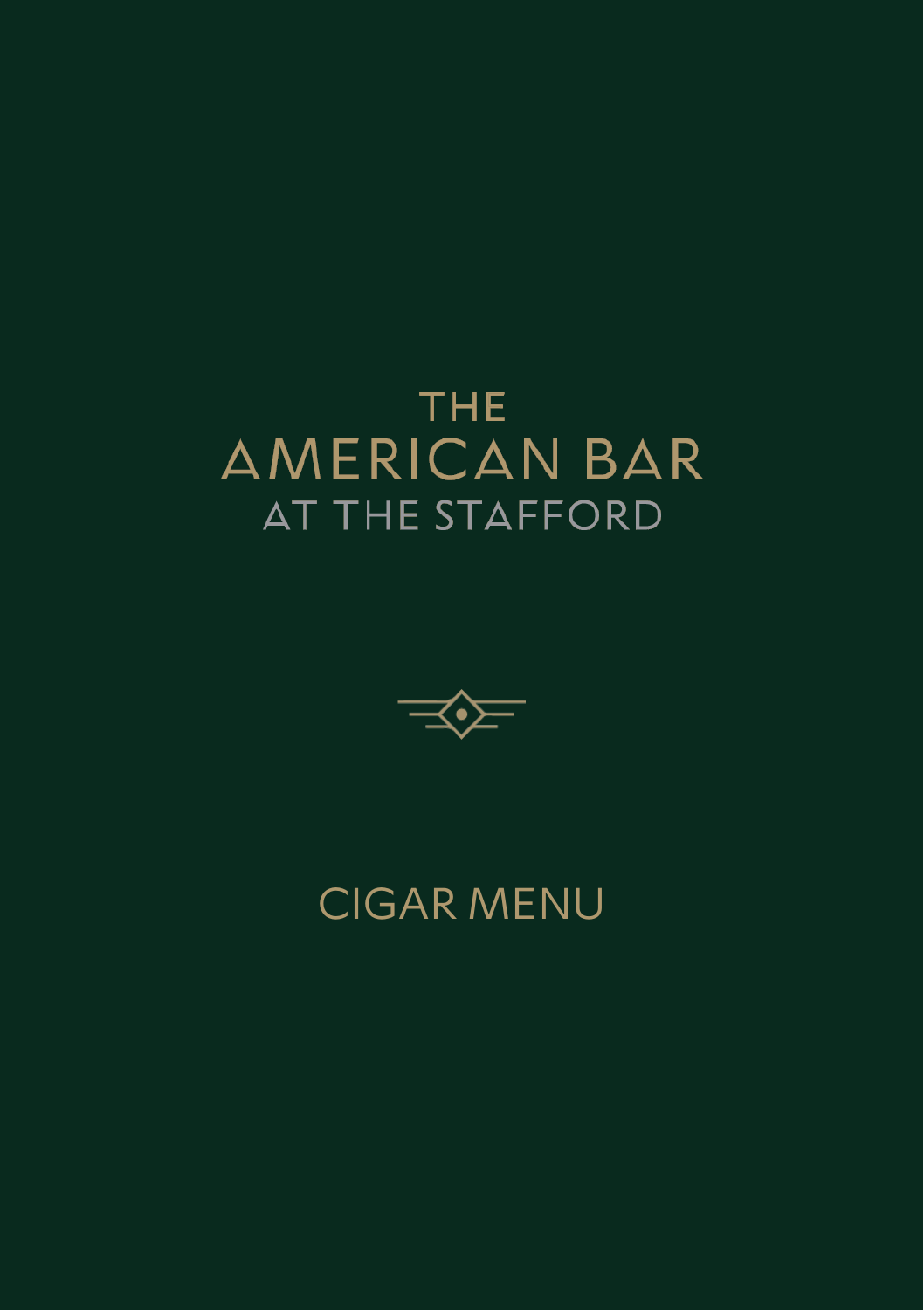| A predominantly earthy smoke, that eventually develops delicious notes of almond<br>paste and a sweet finish.                                                                                                                                                 |        |
|---------------------------------------------------------------------------------------------------------------------------------------------------------------------------------------------------------------------------------------------------------------|--------|
| Cohiba Robusto<br>Complex flavours of oak wood, slivered almonds and vanilla build in intensity and<br>come together quite cohesively. A balanced, flavourful cigar.                                                                                          | £46.00 |
| <b>ROMEO Y JULIETA</b><br>Romeo Y Julieta Short Churchill<br>An easy drawing, medium flavour, light strength cigar that is sweet in taste from<br>the first to the last puff.                                                                                 | £29.50 |
| Romeo Y Julieta Wide Churchill<br>Packed full of smooth, subtle, medium flavoured aromas which are the trademark of<br>the Romeo y Julieta brand.                                                                                                             | £37.00 |
| <b>HOYO DE MONTERREY</b><br>Hoyo de Monterrey Petit Robusto<br>This short cigar is salty and nutty with intermittent notes of orange peel, grass and<br>dry wood.                                                                                             | £24.00 |
| Hoyo de Monterrey Epicure No.2<br>Floral and nutty, this well-made cigar also shows notes of leather and toasted<br>almond before a sweet, honeyed finish. Elegant and balanced.                                                                              | £31.50 |
| Hoyo le Hoyo de San Juan<br>Primary notes of almonds and wood take on some earthy, mineral qualities<br>before a sweet, fruity finish.                                                                                                                        | £39.50 |
| <b>JUAN LOPEZ</b><br>Juan Lopez Seleccion Superba UK Regional Edition<br>This wonderful cigar has full, rich flavours of earth, cedar and wood with a<br>spicy kick throughout.                                                                               | £46.00 |
| <b>MONTECRISTO</b><br>Montecristo Petit Edmundo<br>A timeless classic from Montecristo, this cigar delivers a burst of crackling spices and<br>garden herbs and is a true after supper companion. Medium to full flavour mellowed<br>by the heavy ring gauge. | £26.50 |
| <b>Montecristo No.2</b><br>This is a rich and flavourful cigar and it burns very well. A bomb of rich spices                                                                                                                                                  | £36.00 |

including cinnamon and a pleasant sweetness emerges throughout the cigar.

# **COHIBA**

Cohiba Siglo II **E32.50**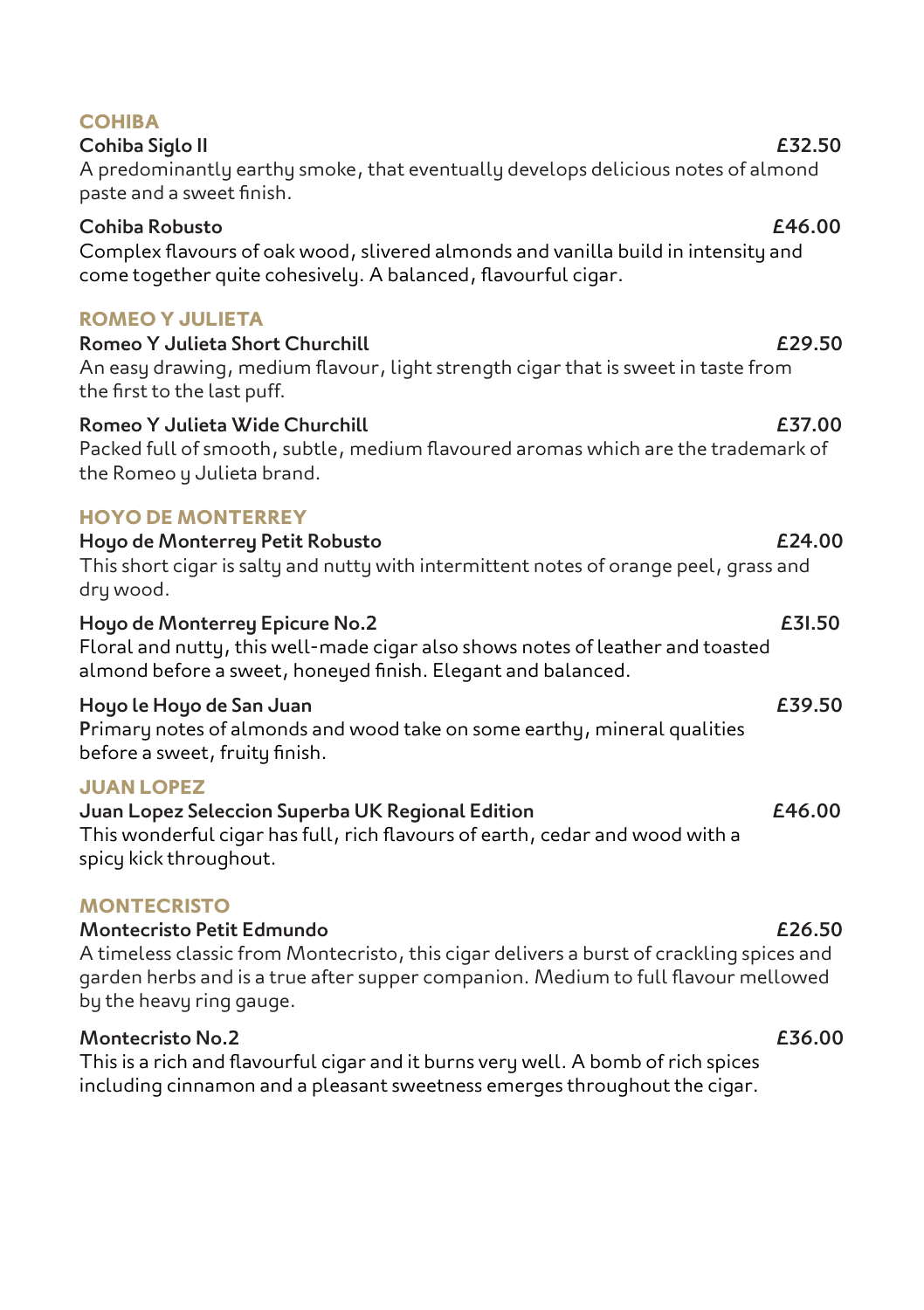### All prices are inclusive of VAT. A discretionairy service charge of 12.5% will be added to your bill.

### Montecristo 80th Aniversario 2015 £80.00

Made to commemorate the 80th anniversary of the Montecristo brand, these 20 Habanos have been produced handmade long filler method. Its vitola and unique full-bodied blend have been created for those who enjoy intense and rich flavours.

### **PARTAGAS**

Partagas Series D No.4 £29.50

A great introduction to fuller flavoured cigars and the Robusto of choice for the majority of aficionados. Leathery toward the binder and wrapper, with a base cof more earth than cedar notes, The signature spice notes become stronger throughout.

### Partagas Series P No.2 £37.00

This punchu torpedo brings the classic Partagas flavours in abundance. Lots of cedar to begin, followed by the earthy, spicy, leathery smoke you'd expect from the brand.

### **BOLIVAR**

### Bolivar Belicosos £31.00

The strongest of the Bolivar cigars boasts a smooth, rich, aromatic profile, with the subtle spiciness you would expect from a full bodied powerful cigar.

### **H. UPMANN**

### H. Upmann Magnum 46 £30.00

Very complex and creamy, a really good daytime smoke as it is not too strong but has lovely subtle woody flavours. A true pleasure to smoke.

### **POR LARRANAGA**

Por Larranaga Petit Coronas £19.50 One of the best and most appreciated Cuban Marevas of the Cuban size. Medium taste, good aroma.

### **TRINIDAD**

### Trinidad Vigia £35.00

The earthy tones throughout keep this smoke well balanced from start to finish. Truffle notes start this cigar off, which slowly develops into a nutty finish.

### Trinidad Reyes £21.00

Great quick smoke full of character. Expresses flavours of cocoa, vanilla, nutmeg and cinnamon.